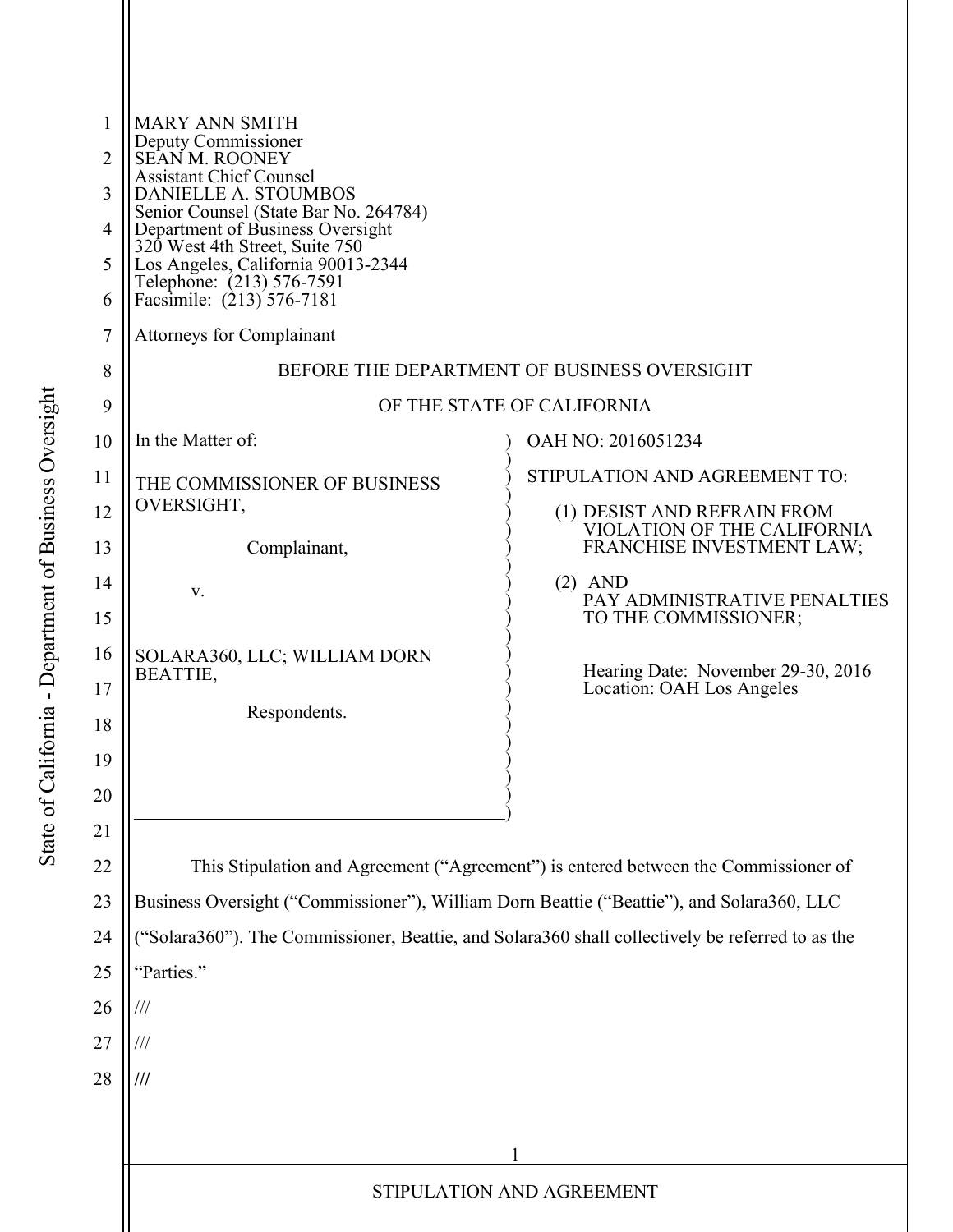1

2

3

4

5

6

7

8

9

10

11

12

13

14

15

16

17

18

19

## **RECITALS**

A. Solara360 was formed on October 22, 2012 as a Nevada Limited Liability Company. Solara360's principal business address is 1927 Boblett Street, Blaine, Washington 98230. At all relevant times, Beattie was the President and Chief Executive Officer of Solara360.

B. The Commissioner is the head of the Department of Business Oversight ("Department") and is responsible for administering and enforcing the California Franchise Investment Law ("FIL") (Corp. Code  $\S 31000$ , et seq.)<sup>1</sup> and for registering the offer and sale of franchises in California. To register a franchise, a franchisor must file a Uniform Franchise Disclosure Document ("FDD") with the Department for review and approval, in accordance with sections 31111 and 31114. The FIL requires franchisors to disclose certain material information, which is intended to provide prospective franchisees with facts upon which to make an informed decision to purchase a franchise, as stated in section 31001.

C. On June 27, 2007, the British Columbia Securities Commission issued a Cease Trade Order against Solara Technologies, Inc. ("Solara Technologies"), (the "Cease Trade Order") for distributing securities to British Columbia residents without first qualifying the securities with the British Columbia Securities Commission. Beattie was Solara Technologies' president, sole registered director and officer. Beattie ran Solara Technologies' affairs and made all of its significant business decisions.

20 21 22 23 24 25 26 D. On March 26, 2010, the British Columbia Securities Commission found that Solara Technologies and Beattie traded Solara Technologies securities in violation of the Cease Trade Order, among other things. After a hearing on the matter, on June 23, 2010, the British Columbia Securities Commission issued a Decision requiring Solara to cease trading securities and required Beattie to resign as an officer or director and pay a \$50,000.00 administrative penalty (the "British Columbia Decision"). Beattie was prohibited for 5 years from trading securities (except for his own account), acting as a director of any issuer other than Solara Technologies, acting in a management or

27 28

l

<sup>1</sup> All further statutory references are to the Corporations Code unless otherwise indicated.

**I.**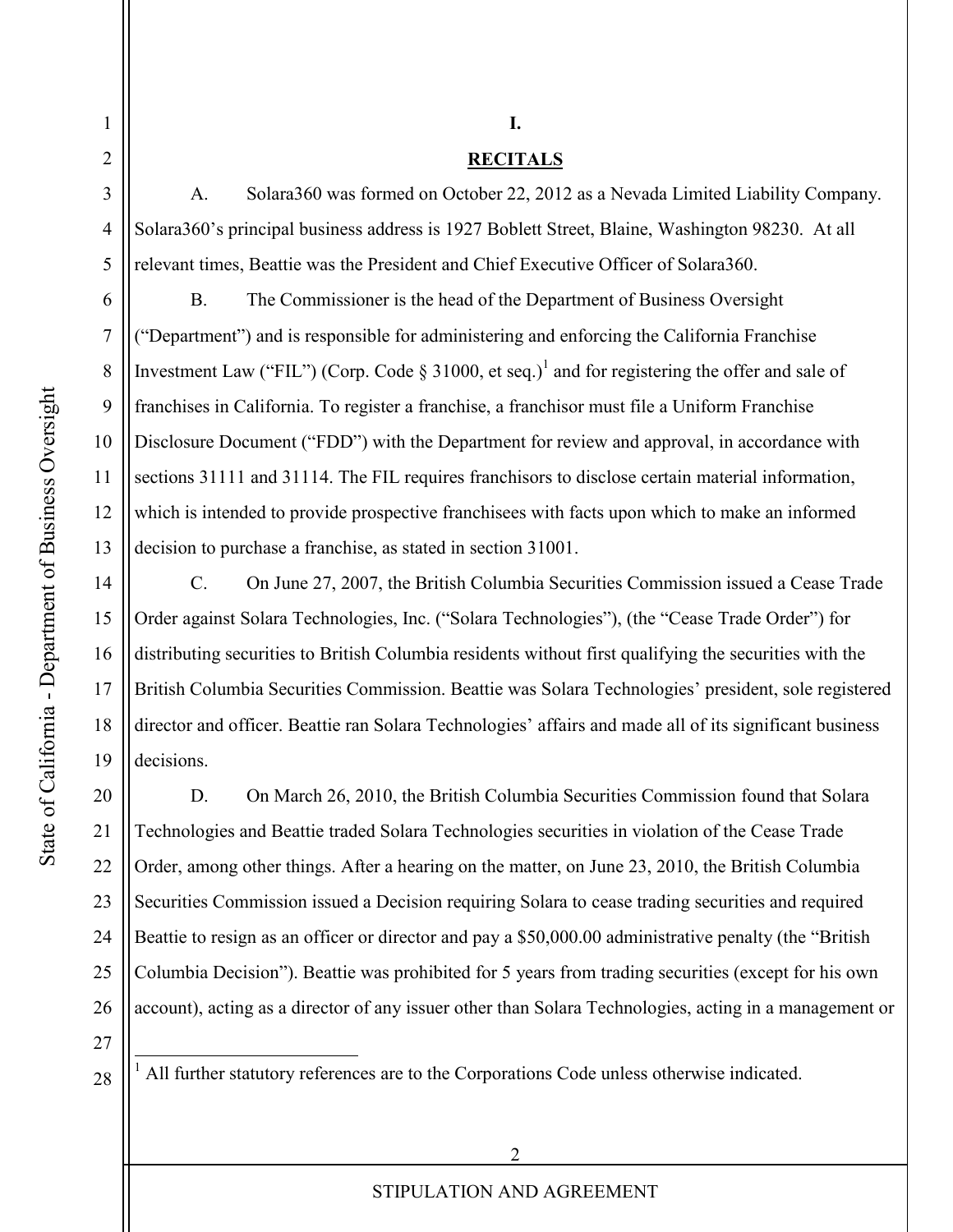State of California - Department of Business Oversight State of California - Department of Business Oversight

8

9

10

11

12

13

14

15

16

17

18

19

20

1 2 consultative capacity in connection with activities in the securities market, and engaging in investor relations activities.

3 4 5 6 7 E. On June 1, 2011, the Manitoba Securities Commission issued an Order requiring Solara Technologies to cease trading in securities ("Manitoba Order"). The Manitoba Order required Beattie to cease trading in securities until June 23, 2015, except for his own account and resign from any position as a director or officer of any issuer (except for Solara Technologies), among other things.

F. On November 4, 2013, Solara360 filed a Franchise Registration Application and FDD with the Department listing Beattie as the President and Chief Executive Officer. Beattie and Solara360 failed to disclose the British Columbia Decision and Manitoba Order as required under the FIL. In addition, the application asked whether Beattie is subject to a currently effective injunction or restrictive order or decree. Beattie answered this question "No."

G. Item 19 of Solara360's FDD stated that Solara360 would "not make any representations about a franchisee's future financial performance or the past financial performance."

H. Contrary to the statements made in the FDD, in or around the fall of 2013, Beattie provided prospective and/or current franchisees with future financial performance representations.

I. On or around October 13, 2015, the Commissioner issued to Solara360 and Beattie Citations Including: (1) Desist and Refrain Order; (2) Assessment of Administrative Penalties; and (3) Attorneys' Fees ("Citations and Desist and Refrain Order" or the "Action") under sections 31406 and 31408.

21 22 J. On or around October 20, 2015, Solara 360 and Beattie were served with the Citations and Desist and Refrain Order.

23 24 K. On or about December 7, 2015, Beattie contacted the Department, individually and on behalf of Solara360, seeking to resolve the matter.

25 26 27 28 L. On or around May 27, 2016, the Commissioner filed an Amended Citations Including: (1) Desist and Refrain Order; (2) Assessment of Administrative Penalties; and (3) Attorneys' Fees ("Amended Citations" or the "Action"). On or around June 7, 2016, Solara360 and Beattie were served with the Amended Citations.

## STIPULATION AND AGREEMENT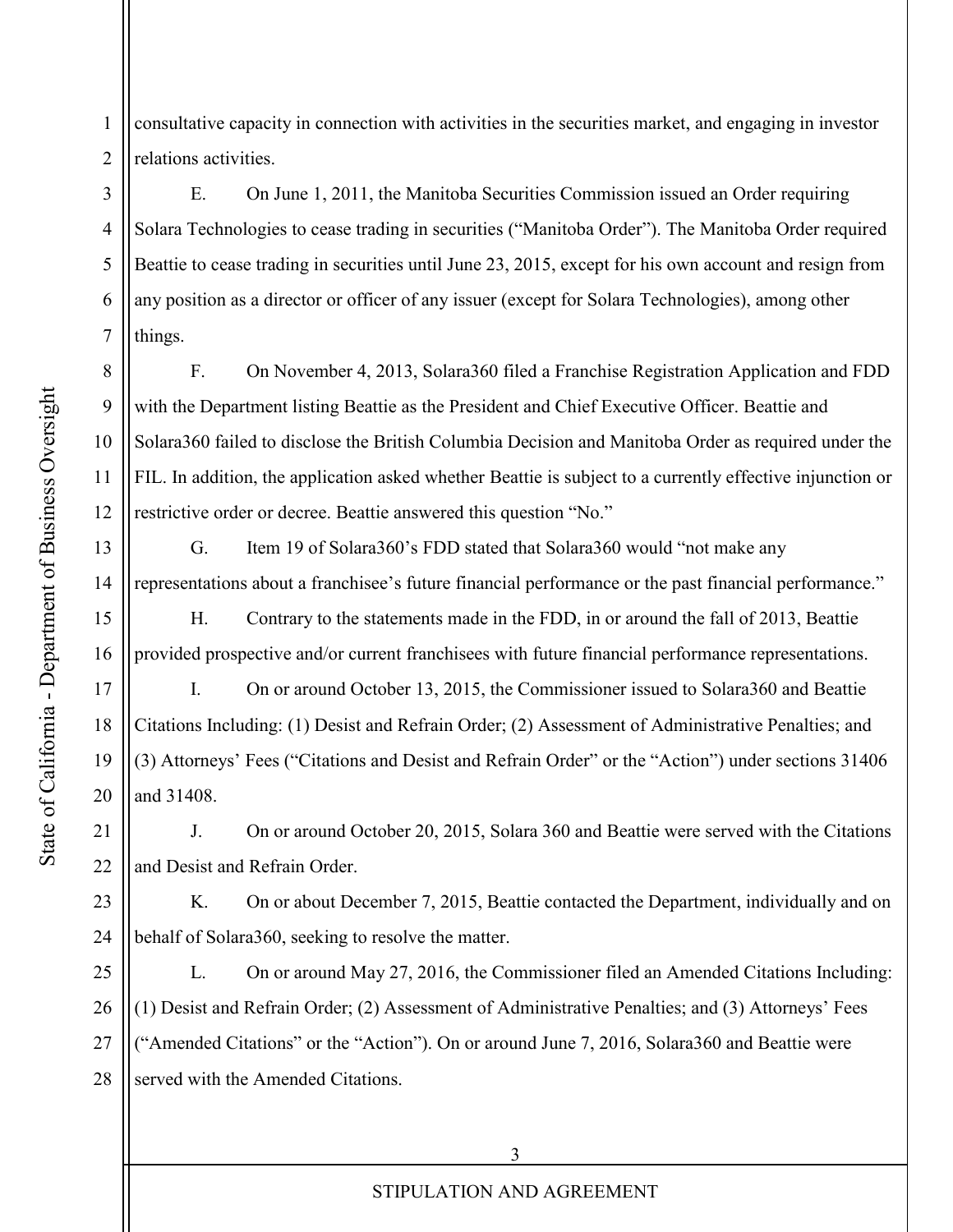State of California - Department of Business Oversight State of California - Department of Business Oversight 1

2

3

4

5

6

7

8

9

10

11

12

13

14

15

16

17

18

19

20

21

22

23

24

25

M. Beattie and Solara360 do not dispute the factual recitals contained herein.

N. It is the intent and understanding between the parties that this Agreement does not create any private rights or remedies against Solara360 or Beattie, create any liability for Solara360 or Beattie, or limit defenses of Solara360 or Beattie for any person or entity not a party to this Agreement.

O. Beattie and Solara360 seek to resolve each and every aspect of the Action in consideration of the terms and conditions described below. This Agreement is entered for the purpose of judicial economy and expediency, and to avoid the time and expense of a hearing and possible further court proceedings. Now, therefore, in consideration of the terms and conditions contained herein, the Parties agree as follows:

## **II.**

## **TERMS AND CONDITIONS**

1. **Issuance of Citations and Desist and Refrain Order Pursuant to Corporations Code section 31406**. The Parties hereby agree that the Amended Citations and Desist and Refrain Order issued on May 27, 2016 is final and effective upon the execution of this Agreement ("Amended Citations and Desist and Refrain Order").

2. **Administrative Penalties**. Solara360 and Beattie agree to pay to the Commissioner penalties totaling \$7,500.00 United States Dollars ("Penalties"). Such Penalties shall be paid by Solara360 and Beattie, jointly and severally, and received by the Commissioner within 10 days of the execution of this Agreement. The check shall be made payable to "The Department of Business Oversight," and shall be sent to the following address:

> **Danielle A. Stoumbos, Esq. Senior Counsel Department of Business Oversight 320 W. 4th Street, Suite 750 Los Angeles, CA 90013**

26 27 28 In the event the payment due date falls on a weekend or holiday, the payment shall be due the next business day. Solara360 and Beattie acknowledge that failure to timely pay the Penalties in this Agreement shall be a breach of this Agreement and shall be cause for the Commissioner to

STIPULATION AND AGREEMENT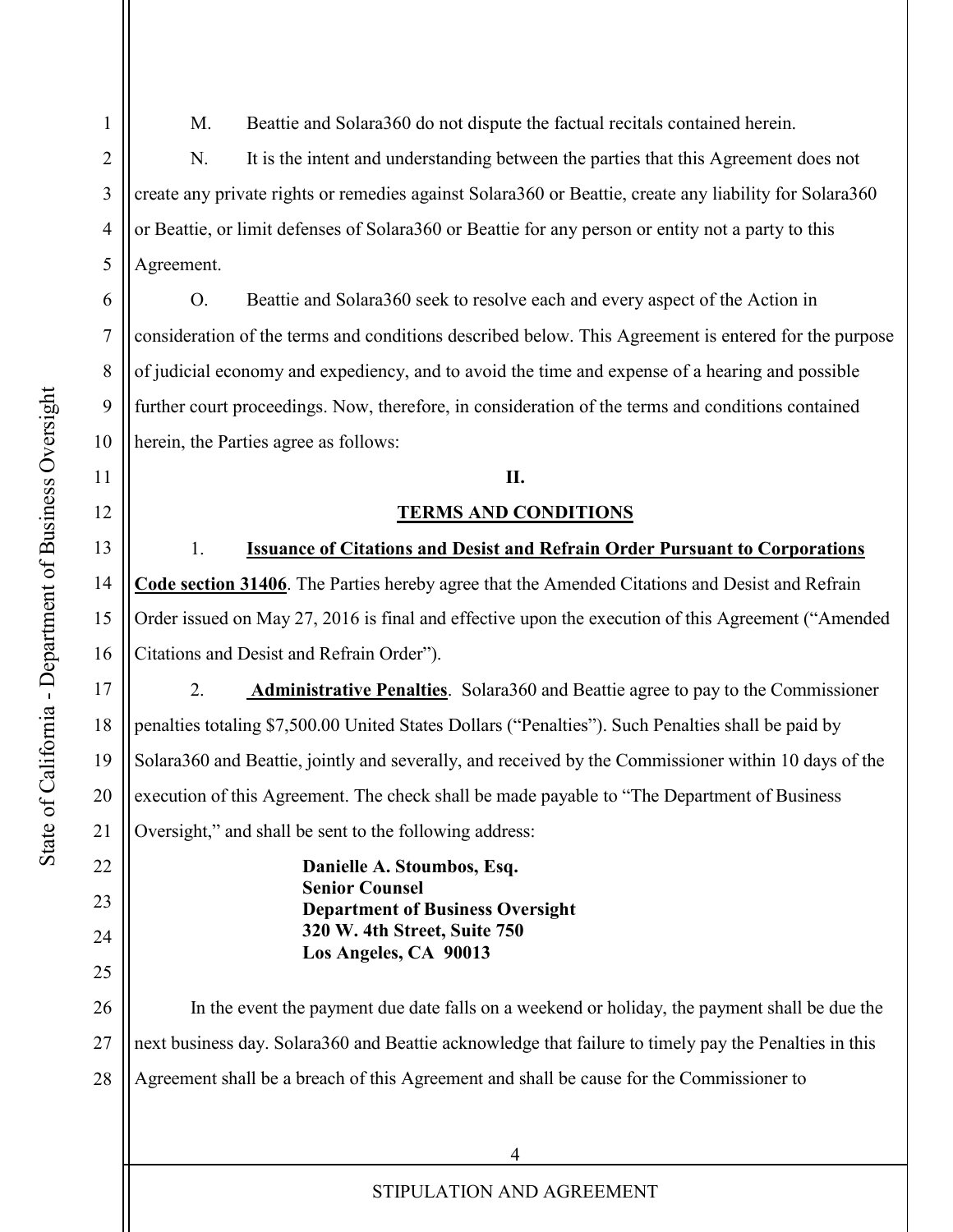1 2 3 4 5 immediately revoke any licenses held by, and/or deny any pending application(s) of Solara360, its successors and assigns, by whatever names they might be known. Solara360 hereby waives any notice and hearing rights to contest such revocations and/or denial(s) which may be afforded under the FIL, the California Administrative Procedure Act, the California Code of Civil Procedure, or any other provision of law in connection therewith.

3. **Solara360's Waiver of Hearing Rights**. Solara360 acknowledges its right to a hearing under the FIL in connection with the Amended Citations and Desist and Refrain Order and hereby waives that right to a hearing, and to any reconsideration, appeal, or other right to review which may be afforded pursuant to the FIL, the California Administrative Procedure Act, the Code of Civil Procedure, or any other provision of law, and by waiving such rights, consents to the Agreement and Amended Citations and Desist and Refrain Order.

4. **William Dorn Beattie's Waiver of Hearing Rights**. Beattie acknowledges his right to a hearing under the FIL in connection with the Amended Citations and Desist and Refrain Order and hereby waives that right to a hearing, and to any reconsideration, appeal, or other right to review which may be afforded pursuant to the FIL, the California Administrative Procedure Act, the Code of Civil Procedure, or any other provision of law, and by waiving such rights, consents to the Agreement and Amended Citations and Desist and Refrain Order.

5. **Desist and Refrain Order**. Solara360 and Beattie stipulate to undertake all appropriate steps to assure full compliance with California law in the conduct of its business. Solara360 and Beattie shall desist and refrain from willfully making any untrue statements of material fact or willfully omitting to state any material fact in any application, notice, or report filed with the Commissioner and from offering or selling unregistered franchises in California.

6. **Failure to Comply With Agreement**. If Solara360 or Beattie fail to comply with any of the terms of the Agreement, the Commissioner may institute proceedings for any and all violations otherwise resolved under this Agreement and Amended Citations and Desist and Refrain Order.

26 27 28 Solara360 and Beattie acknowledge that failure to comply with this Agreement shall be a breach of this Agreement and shall be cause for the Commissioner to immediately revoke any registrations held by, and/or deny any pending application(s) of Beattie or Solara360, its successors

6

7

8

9

10

11

12

13

14

15

16

17

18

19

20

21

22

23

24

25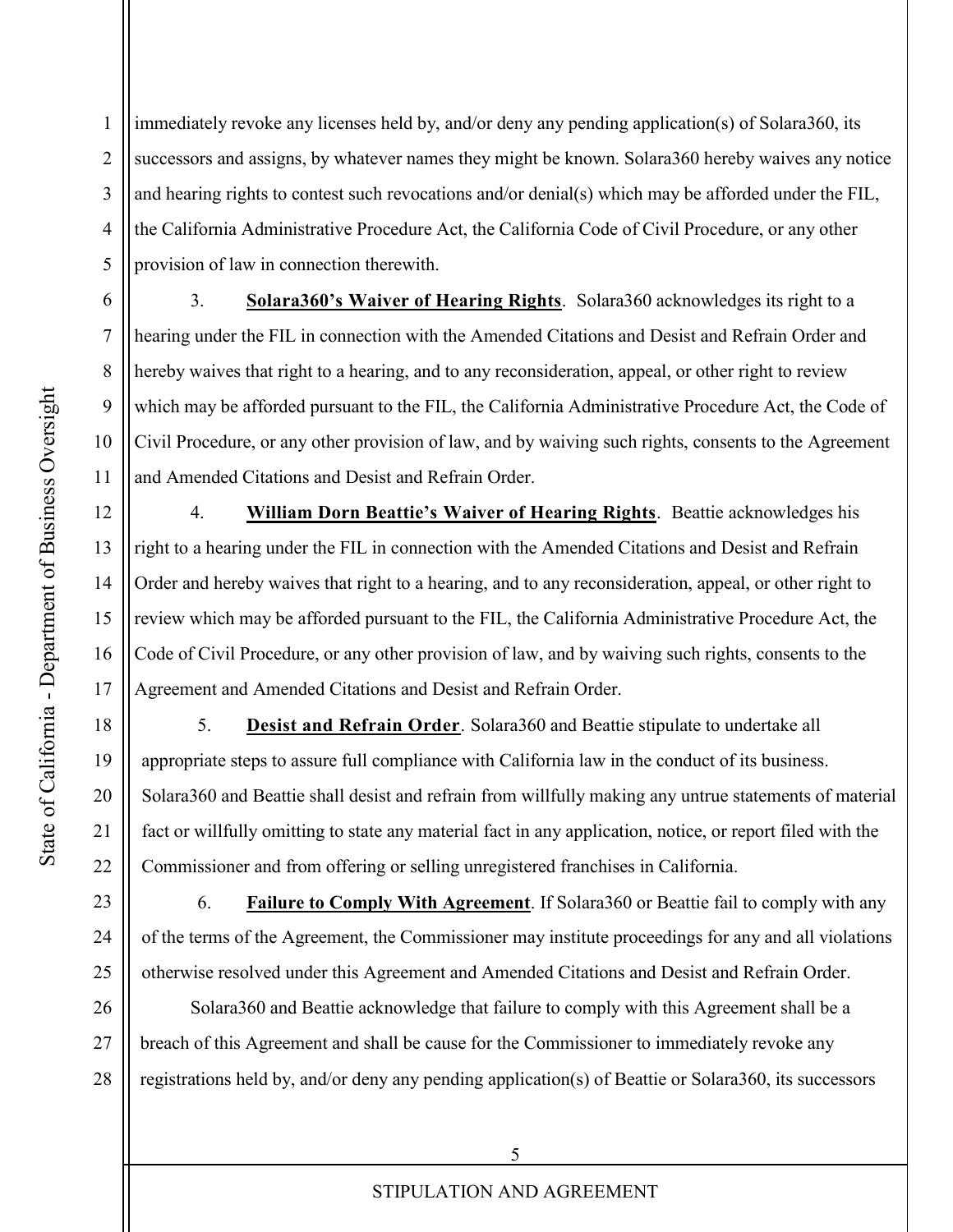and assigns, by whatever names they might be known. Beattie and Solara360 hereby waive any notice and hearing rights to contest such revocations and/or denial(s) which may be afforded under the FIL, the California Administrative Procedure Act, the Code of Civil Procedure, or any other provision of law in connection therewith.

7. **Future Actions by the Commissioner**. The Commissioner reserves the right to bring any future action(s) against Beattie and Solara360 or any of their partners, owners, officers, directors, shareholders, employees, or successors for any and all unknown or future violations of the FIL. This Agreement shall not serve to exculpate Beattie or Solara360 or any of its' partners, owners, officers, directors, shareholders, employees, or successors from liability for any and all unknown or future violations of the FIL. However, this Agreement resolves and discharges Beattie and Solara360 of any further liability, fine or discipline or other punitive conduct that could have been brought by the Commissioner arising out of or relating to the allegations made in the Amended Citations and Desist and Refrain Order.

8. **Effective Date**. This Agreement shall become effective upon the receipt by each party of an electronic copy of this Agreement signed by all Parties.

9. **Agreement Coverage**. The Parties hereby acknowledge and agree that this Agreement is intended to constitute a full, final, and complete resolution of this matter. The Parties further acknowledge and agree that nothing contained in this Agreement shall operate to limit the Commissioner's ability to assist any other agency, county, or state or federal entity, with any prosecution, administrative, civil or criminal, brought by any such agency against Beattie or Solara360 based upon any of the activities alleged in this matter or otherwise.

22 23 24 10. **Independent Legal Advice**. Each of the Parties represents, warrants, and agrees that it has received or been advised to seek independent legal advice from its attorneys with respect to the advisability of executing this Agreement.

25 26 27 28 11. **No Other Representation**. Each of the Parties represents, warrants, and agrees that in executing this Agreement it has relied solely on the statements set forth herein and the advice of its own counsel. Each of the Parties further represents, warrants, and agrees that in executing this Agreement it has placed no reliance on any statement, representation, or promise of any other party, or

1

2

3

4

5

6

7

8

9

10

11

12

13

14

15

16

17

18

19

20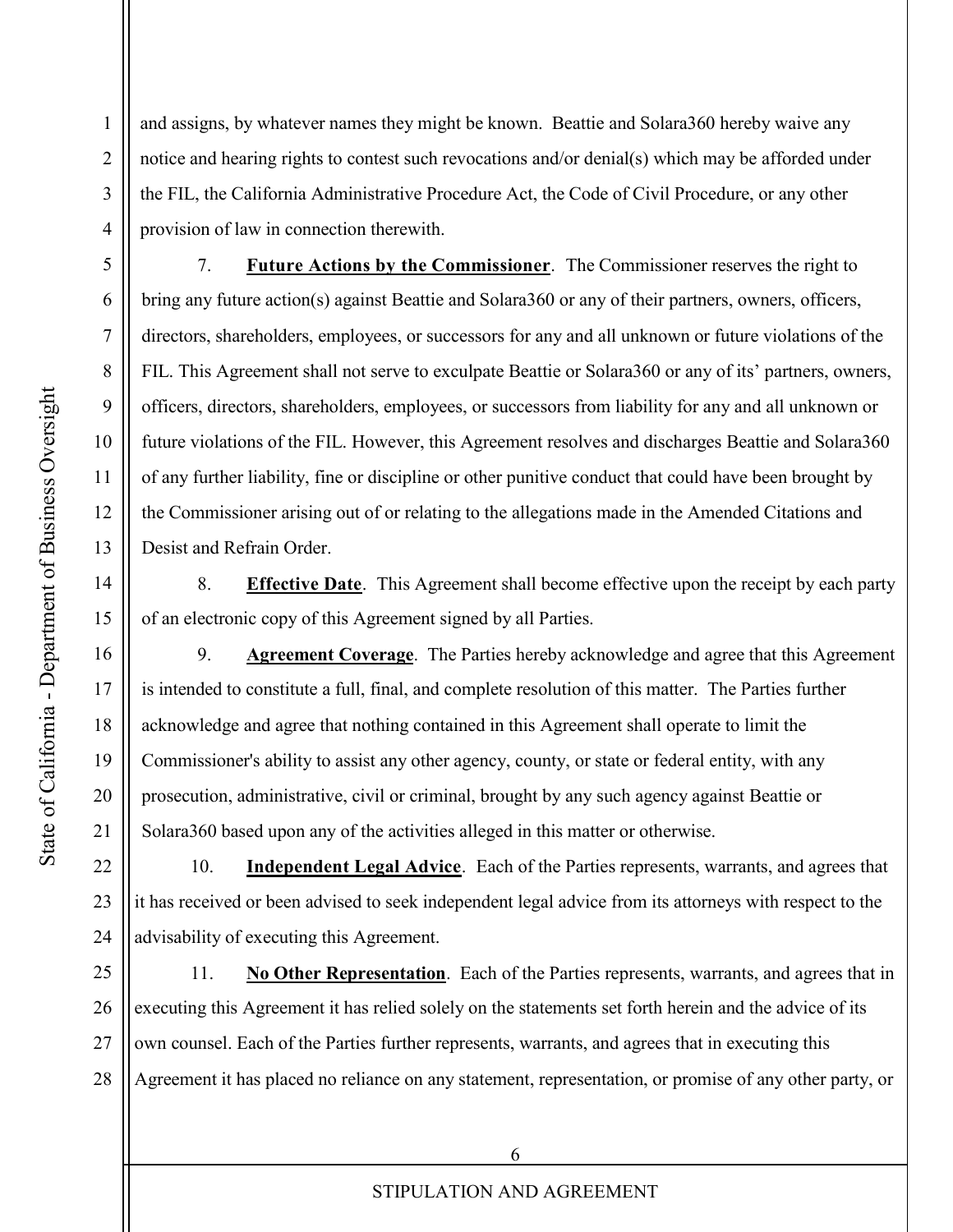1 2 3 4 5 any other person or entity not expressly set forth herein, or upon the failure of any party or any other person or entity to make any statement, representation or disclosure of anything whatsoever. The Parties have included this clause: (1) to preclude any claim that any party was in any way fraudulently induced to execute this Agreement; and (2) to preclude the introduction of parol evidence to vary, interpret, supplement, or contradict the terms of this Agreement.

12. **Modifications and Qualified Integration**. No amendment, change or modification of this Agreement shall be valid or binding to any extent unless it is in writing and signed by all of the parties affected by it.

13. **Full Integration**. This Agreement is the final written expression and the complete and exclusive statement of all the agreements, conditions, promises, representations, and covenants between the parties with respect to the subject matter hereof, and supersedes all prior or contemporaneous agreements, negotiations, representations, understandings, and discussions between and among the Parties, their respective representatives, and any other person or entity, with respect to the subject matter covered hereby.

14. **No Presumption From Drafting**. In that the Parties have had the opportunity to draft, review and edit the language of this Agreement, no presumption for or against any party arising out of drafting all or any part of this Agreement will be applied in any action relating to, connected to, or involving this Agreement. Accordingly, the Parties waive the benefit of Civil Code section 1654 and any successor or amended statute, providing that in cases of uncertainty, language of a contract should be interpreted most strongly against the party who caused the uncertainty to exist.

15. **Signatures**. A fax signature or e-mail scanned signature of this Agreement shall be as effective as an original ink signature.

23 24 25 26 16. **Counterparts**. This Agreement may be executed in any number of counter-parts by the Parties, and when each party has signed and delivered at least one such counterpart to the other party, each counterpart shall be deemed an original and taken together shall constitute one and the same Agreement.

27 28 17. **Headings and Governing Law**. The headings to the paragraphs of this Agreement are inserted for convenience only and will not be deemed a part hereof or affect the construction or

6

7

8

9

10

11

12

13

14

15

16

17

18

19

20

21

22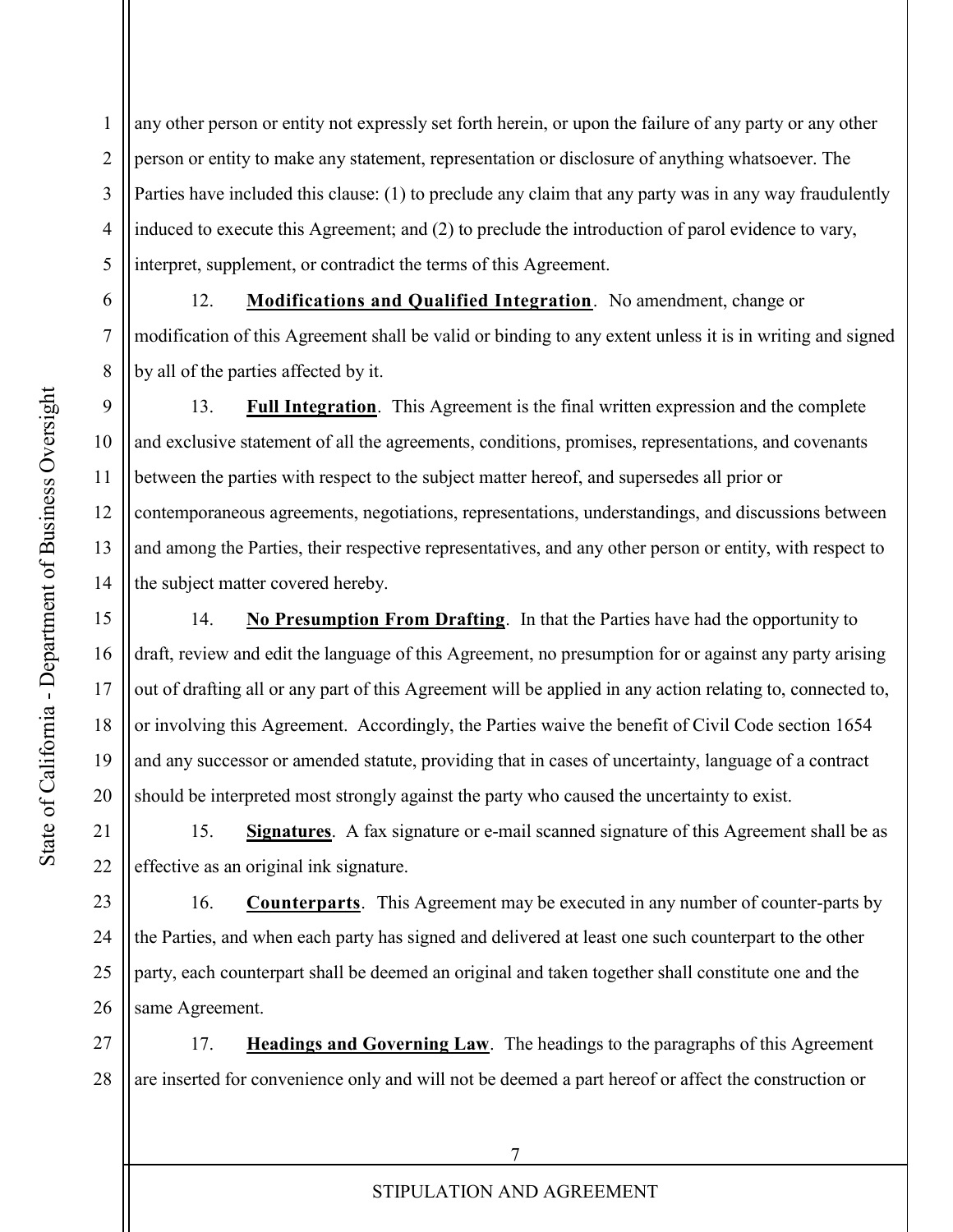1 2 interpretation of the provisions hereof. This Agreement shall be construed and enforced in accordance with, and governed by, the laws of the State of California.

18. **Authority For Settlement**. Each party warrants and represents that such party is fully entitled and duly authorized to enter into and deliver this Agreement. In particular, and without limiting the generality of the foregoing, each party warrants and represents that it is fully entitled to enter into the covenants, and undertake the obligations set forth herein.

19. **Public Record**. Beattie and Solara360 hereby acknowledge that this Agreement and the Amended Citations and Desist and Refrain Order are and will be a matter of public record.

20. **Voluntary Agreement**. The Parties each represent and acknowledge that he, she or it is executing this Agreement completely voluntarily and without any duress or undue influence of any kind from any source.

IN WITNESS WHEREOF, the Parties have approved and executed this Agreement on the dates set forth opposite their respective signatures.

| 14 |                           | <b>JAN LYNN OWEN</b>                  |
|----|---------------------------|---------------------------------------|
| 15 |                           | Commissioner of Business Oversight    |
| 16 | Dated: 11/29/16           | <b>By</b>                             |
| 17 |                           |                                       |
| 18 |                           | Mary Ann Smith<br>Deputy Commissioner |
| 19 |                           |                                       |
| 20 |                           | SOLARA360, LLC                        |
| 21 |                           |                                       |
| 22 | Dated: 11/29/16           | By                                    |
| 23 |                           | <b>William Dorn Beattie</b>           |
| 24 |                           | President and Chief Executive Officer |
| 25 |                           | WILLIAM DORN BEATTIE                  |
| 26 |                           |                                       |
| 27 | Dated: 11/29/16           | <b>By</b>                             |
| 28 |                           | William Dorn Beattie                  |
|    |                           |                                       |
|    |                           | 8                                     |
|    | STIPULATION AND AGREEMENT |                                       |
|    |                           |                                       |

3

4

5

6

7

8

9

10

11

12